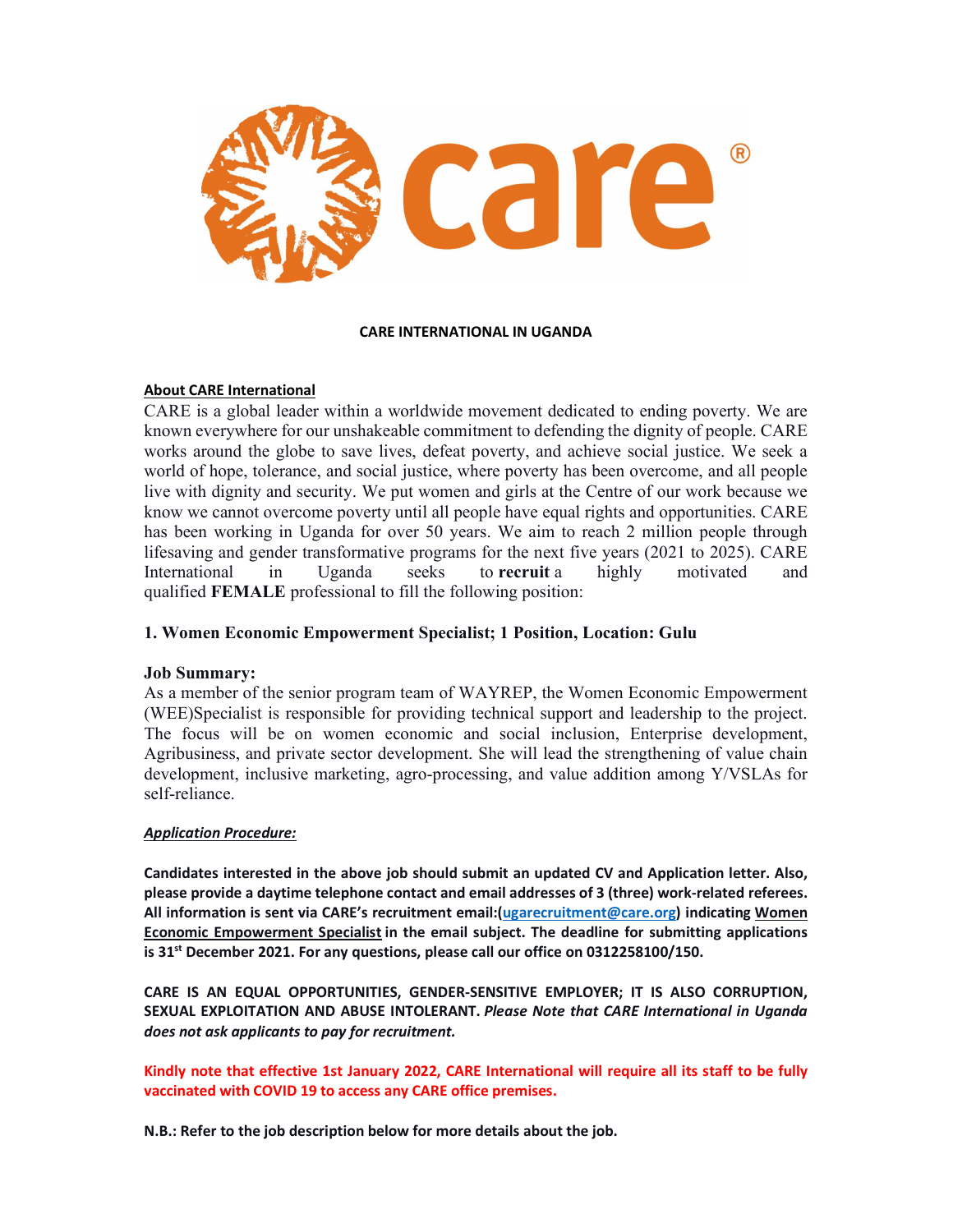| <b>Job Position Title</b>   | Women Economic Empowerment (WEE) Specialist |            |  |         |  |           |
|-----------------------------|---------------------------------------------|------------|--|---------|--|-----------|
| Name of Job Holder          | <b>TBD</b>                                  |            |  |         |  |           |
| Date of Hire                | <b>TBD</b>                                  |            |  |         |  |           |
| <b>Job Grade and Step</b>   | E                                           |            |  |         |  |           |
| Department/Program          | <b>Gender Justice</b>                       |            |  |         |  |           |
| <b>Duty Station</b>         | Gulu                                        |            |  |         |  |           |
| <b>Supervisor</b>           | Project Manager                             |            |  |         |  |           |
| <b>Supervisees</b>          | None                                        |            |  |         |  |           |
| Status of JD                | X                                           | <b>New</b> |  | Revised |  | No Change |
| <b>Expected travel time</b> | 30%                                         |            |  |         |  |           |
| Date submitted to HR        | 6th December 2021                           |            |  |         |  |           |

#### JOB DESCRIPTION

### About CARE

CARE is a global leader within a worldwide movement dedicated to ending poverty. We are known everywhere for our unshakeable commitment to defending the dignity of people. CARE works around the globe to save lives, defeat poverty, and achieve social justice. We seek a world of hope, tolerance, and social justice, where poverty has been overcome, and all people live with dignity and security. We put women and girls at the centre of our work because we know we cannot overcome poverty until all people have equal rights and opportunities. CARE has been working in Uganda for over 50 years. In FY ending June 2020, CARE improved the lives of nearly one million people in Uganda (62% women). For the next five years, our ambition is to reach 5 million people through lifesaving and gender transformative programs.

### Project Summary

The Women and Youth Resilience Project (WAYREP) supports women and girls and young men in refugee, host, and urban communities to realize their rights through socio-economic strengthening, resilience building and reduction of Gender-Based Violence (GBV). It contributes to SDG 5, "Achieve gender equality and empower all women and girls", focusing on ending all forms of discrimination and violence against all women and girls. It is implemented in Arua city, Gulu city, and Terego district of Uganda, targeting urban communities and refugee communities in Omugo settlement and host communities.

### Job Summary

As a member of the senior program team of WAYREP, the Women Economic Empowerment (WEE)Specialist is responsible for providing technical support and leadership to the project. The focus will be on women economic and social inclusion, Enterprise development, Agribusiness, and private sector development. She will lead the strengthening of value chain development, inclusive marketing, agro-processing, and value addition among Y/VSLAs for self-reliance.

The incumbent will provide technical support in identifying relevant and potential market systems for WAYREP target beneficiaries. H/she will be responsible for mapping key market players for collaboration, and ensuring that appropriate technical skill-building interventions, access to market and business networks are integrated into the project, especially for vulnerable women and girls in the project area. She will deliberately explore opportunities for collaboration with other CARE livelihoods technical teams.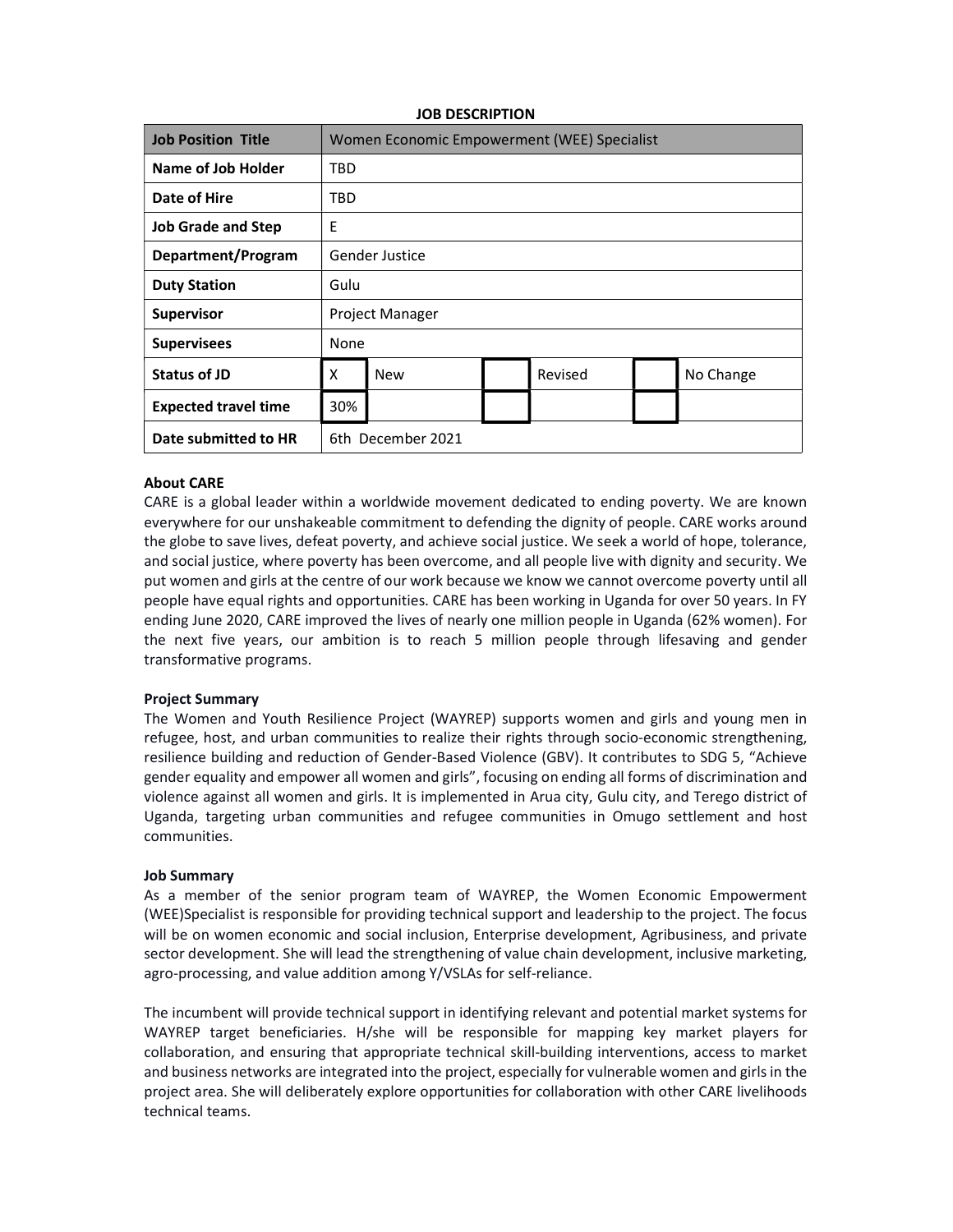## Specific Responsibilities

Responsibility # 1: Provide technical support in enterprise and market systems development (30%)

- Guide the formation of a market platform to bring together all the key actors in the selected value chain.
- Identify market opportunities and build the capacity of farmers in meeting grades and standards to sustainably exploit them.
- Provide specific Technical inputs in reviewing business plans submitted to the project, make recommendations that will enhance the quality and sustainability of the funded agribusinesses
- Support increased access to and use of market information.
- Improve and diversify the income-generating capacity of targeted beneficiaries in the project areas, through investment in critical business skills, productive assets, supporting value-added activities, and building market linkages.
- Work closely with financial institutions to identify relevant financial services products for program beneficiaries and identify constraints to access.
- Provide technical support and ensure integration of basic business model in Y/VSLAs.

# Responsibility # 2: Provide technical capacity building to partners, project structures, and Y/VSLAs in enterprise development and management (20%)

- Identify needs and design curriculum for different training packages relating to agribusiness, market linkage, and basic business module including Trainer of Trainees (ToT), refresher trainings and backstopping support for implementation.
- Provide technical skill-building and business coaching for women and girls, especially those with low literacy and at risk of GBV.
- Organize Y/VSLA groups representing the targeted local entrepreneurs (women and girls) by organizing them around commodities of common interest, and enhance their capacity in terms of governance, leadership skills, problem-solving, risk management, marketing, value addition, and preparation of simple business plans.
- Develop mechanisms to establish linkages between producer organizations and Agri enterprises supporting both input and output markets, micro, small and medium enterprises, traders, and rural financial institutions through provision of financing for simple business plans generated by project beneficiaries.

# Responsibility # 3: Provide technical leadership in rolling out of MPCT, VSLA, and vocational skills training program in Gulu city (15%)

- Design and oversee roll out of Y/VSLA methodology
- Provide linkage of Y/VSLAs to financial service providers for access to existing financial services that can support their businesses and income generating activities.
- Design and roll out Multi- Purpose Cash Transfer (MPCT) intervention targeting most vulnerable as a way of boosting their livelihoods.
- Work closely with MEAL team to conduct Post Distribution Monitoring for MPCT beneficiaries and track how it provides social protection platform for targeted beneficiaries.
- Roll out job placement and vocational skills training program for youths by transitioning youth from vocational training to job placement.

# Responsibility # 4: Monitoring, Evaluation, Accountability and Learning (15%)

 Work closely with the MEAL unit to ensure women economic empowerment activities of WAYREP are measured using CARE's Advocacy Impact Measurement tools and are reported into PIIRS.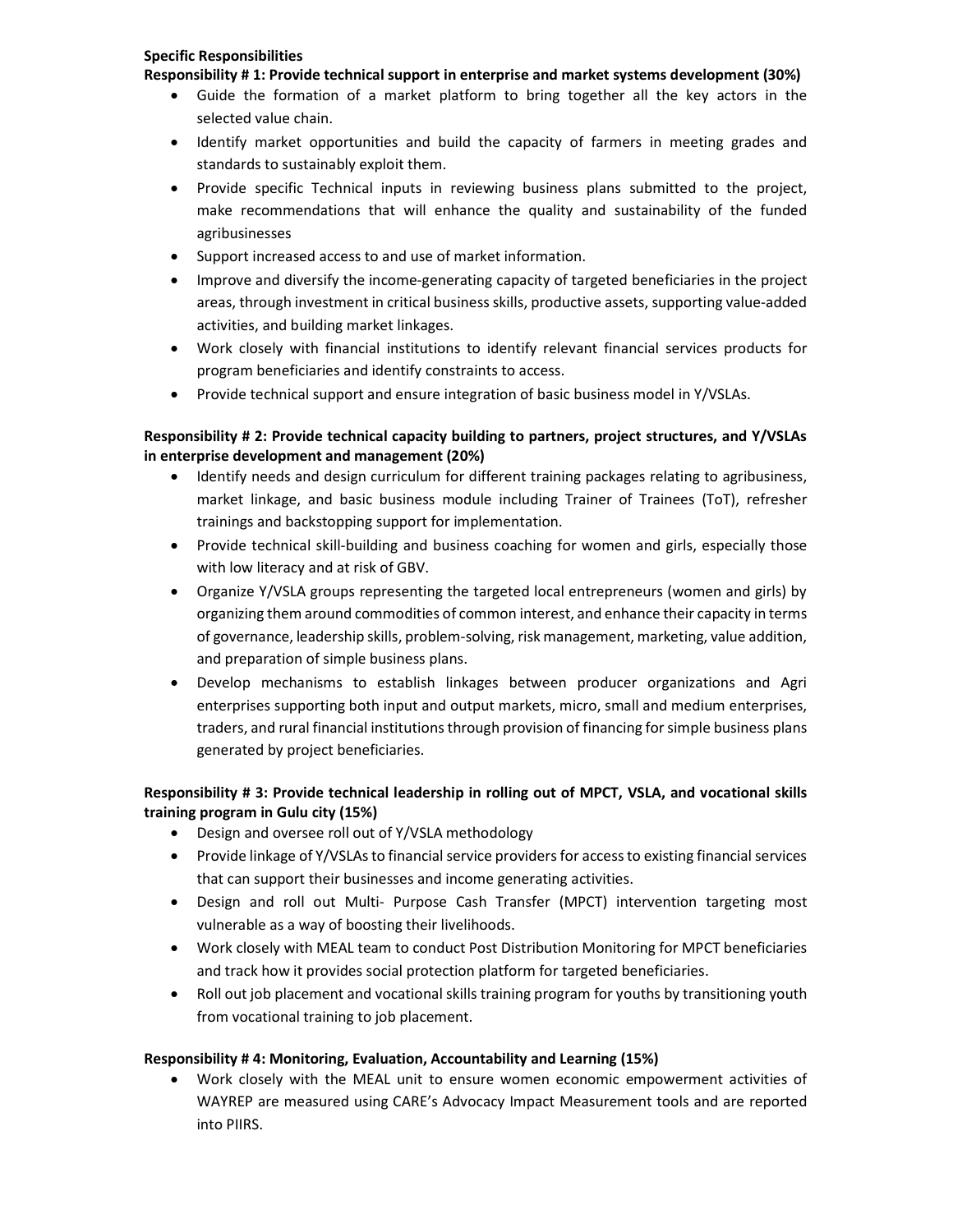- With support from MEAL team, train implementing partners in monitoring and evaluation of micro and small enterprises, value chains, and private sector involvement activities.
- Review the M&E systems/ key women's economic empowerment indicators and support team to monitor the quality and impact of their implementation.
- Contribute to generating and documenting lessons learnt and knowledge on all women's economic empowerment activities.
- Active contribution and participation in knowledge management processes and products, under the leadership Project Manager, PQL Manager and CARE Austria.

# Responsibility # 4: Networking and Partnership Management (10%)

- Provide technical expertise and capacity building of WAYREP implementing partner in Gulu city on Women's Economic Empowerment component of the project.
- Work in close collaboration with other Specialists in the project, especially the Gender and GBV Specialist, Advocacy Specialist in delivery of Women Economic Empowerment interventions.
- In coordination with the Project Manager, represent CARE Uganda and the Project in relevant livelihoods, enterprise development, and business forums.
- Collaborate with relevant Civil Society, Private sector, and Government including settlement Livelihood coordination and working groups for market systems strengthening for project beneficiaries.
- Conduct stakeholders' analysis to identify main actors of the various selected value chains, how they interact with each other, and the project beneficiaries.
- Participate in relevant CARE livelihoods, financial inclusion, and enterprise development platforms.

## Responsibility # 5: Promote Gender Equity and Diversity & Safeguarding Practices all the time (5%)

- Practice a behavior that is consistent with CARE's core values, and promotion of gender equity and diversity goals.
- Plays a leadership role in identifying and implementing initiatives that enhance CARE's commitment to gender and diversity.
- Adhere to CARE Safeguarding policies and procedures, Protection from Sexual Harassment, Exploitation and Abuse and Child Abuse, The anti-discrimination and harassment policy, The code of conduct and the organizations values are adhered to at all times.

# Job Responsibility # 6 Any other duties assigned from time to time (5%)

## Job and Person Specification (requirements)

- Bachelor's degree in Economics, Agribusiness, or Rural development. A post graduate Diploma or Masters in this field is a Must.
- At least 5 years practical experience working with Micro, Small and Medium Enterprises (MSME) providing either business development services, training and/or technical assistance.
- Experience in managing market-led value chain development and market systems development.
- Very good knowledge of enterprise business development policies, procedures including a range of business support services such as financing, sales, marketing, etc.
- Very good professional experience in market systems development and facilitation, facilitating stakeholders' engagement, assessment of incentives and capacities, and specifically private sector involvement.
- Demonstrated experience in value addition and market access at processor and household levels.